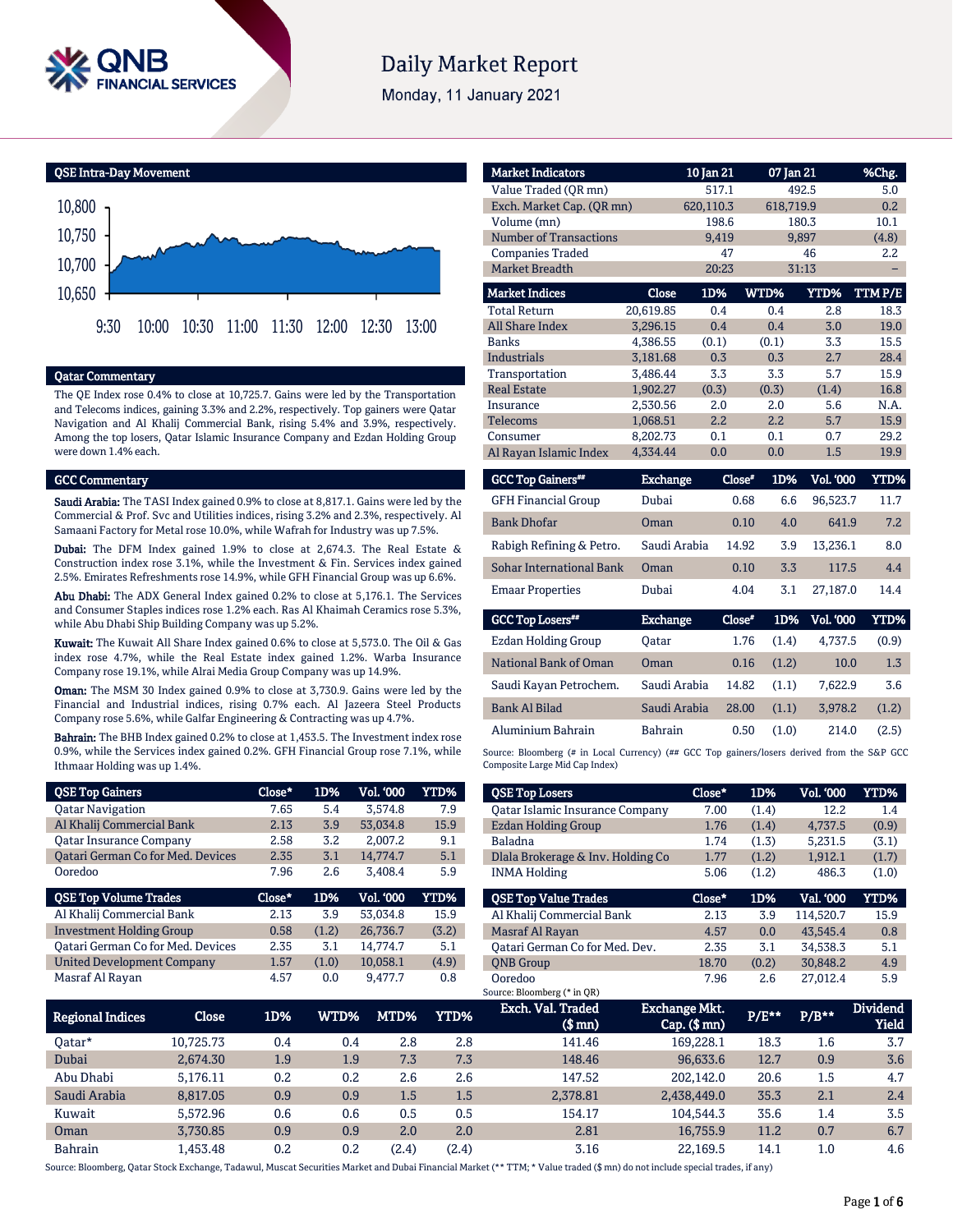# Qatar Market Commentary

- The QE Index rose 0.4% to close at 10,725.7. The Transportation and Telecoms indices led the gains. The index rose on the back of buying support from Arab and Foreign shareholders despite selling pressure from Qatari and GCC shareholders.
- Qatar Navigation and Al Khalij Commercial Bank were the top gainers, rising 5.4% and 3.9%, respectively. Among the top losers, Qatar Islamic Insurance Company and Ezdan Holding Group were down 1.4% each.
- Volume of shares traded on Sunday rose by 10.1% to 198.6mn from 180.3mn on Thursday. However, as compared to the 30-day moving average of 210.0mn, volume for the day was 5.4% lower. Al Khalij Commercial Bank and Investment Holding Group were the most active stocks, contributing 26.7% and 13.5% to the total volume, respectively.

| <b>Overall Activity</b>        | Buy %*   | Sell %* | Net (QR)         |
|--------------------------------|----------|---------|------------------|
| Oatari Individuals             | 30.49%   | 43.63%  | (67,950,927.3)   |
| <b>Oatari Institutions</b>     | 26.79%   | 22.26%  | 23,403,951.1     |
| Oatari                         | 57.27%   | 65.89%  | (44, 546, 976.3) |
| <b>GCC</b> Individuals         | 0.98%    | 0.81%   | 897,436.0        |
| <b>GCC</b> Institutions        | 3.54%    | 10.42%  | (35,531,884.5)   |
| <b>GCC</b>                     | 4.53%    | 11.22%  | (34,634,448.4)   |
| Arab Individuals               | 9.63%    | 8.29%   | 6,922,517.7      |
| <b>Arab Institutions</b>       | $0.00\%$ |         | 258.6            |
| Arab                           | 9.63%    | 8.29%   | 6,922,776.3      |
| <b>Foreigners Individuals</b>  | 2.40%    | 1.78%   | 3,201,708.8      |
| <b>Foreigners Institutions</b> | 26.18%   | 12.82%  | 69,056,939.6     |
| <b>Foreigners</b>              | 28.58%   | 14.60%  | 72,258,648.4     |

Source: Qatar Stock Exchange (\*as a % of traded value)

# Earnings Releases and Earnings Calendar

## Earnings Releases

| Company                                | Market       | <b>Currency</b> | Revenue (mn)<br>402020 | % Change<br>YoY | <b>Operating Profit</b><br>$(mn)$ 402020 | <b>% Change</b><br>YoY   | <b>Net Profit</b><br>$(mn)$ 402020 | % Change<br>YoY |
|----------------------------------------|--------------|-----------------|------------------------|-----------------|------------------------------------------|--------------------------|------------------------------------|-----------------|
| United Electronics Co.                 | Saudi Arabia | SR              | .954.8                 | 4.0%            | 121.0                                    | 24.7%                    | 101.8                              | 41.2%           |
| Al-Anwar Ceramic Tiles Co.             | Oman         | <b>OMR</b>      | 24.6                   | 20.0%           |                                          | $\overline{\phantom{0}}$ | 4.4                                | 115.1%          |
| Hotels Management Co.<br>International | )man         | OMR             | 3.1                    | $-67.4%$        | -                                        | -                        | (1.4)                              | N/A             |

Source: Company data, DFM, ADX, MSM, TASI, BHB.

## Earnings Calendar

| <b>Tickers</b> | <b>Company Name</b>                           | Date of reporting 4Q2020 results | No. of days remaining | <b>Status</b> |
|----------------|-----------------------------------------------|----------------------------------|-----------------------|---------------|
| <b>ONBK</b>    | <b>ONB</b> Group                              | 12-Jan-21                        |                       | Due           |
| <b>MARK</b>    | Masraf Al Rayan                               | $19$ -Jan-21                     | 8                     | Due           |
| <b>OFLS</b>    | <b>Qatar Fuel Company</b>                     | $21$ -Jan-21                     | 10                    | Due           |
| <b>GWCS</b>    | <b>Gulf Warehousing Company</b>               | $26$ -Jan-21                     | 15                    | Due           |
| <b>OIIK</b>    | Oatar International Islamic Bank              | $26$ -Jan-21                     | 15                    | Due           |
| <b>CBQK</b>    | The Commercial Bank                           | $27$ -Jan-21                     | 16                    | Due           |
| <b>KCBK</b>    | Al Khalij Commercial Bank                     | 27-Jan-21                        | 16                    | Due           |
| QAMC           | <b>Qatar Aluminum Manufacturing Company</b>   | $4$ -Feb-21                      | 24                    | Due           |
| <b>DHBK</b>    | Doha Bank                                     | 8-Feb-21                         | 28                    | Due           |
| <b>OIMD</b>    | <b>Qatar Industrial Manufacturing Company</b> | 14-Feb-21                        | 34                    | Due           |

Source: QSE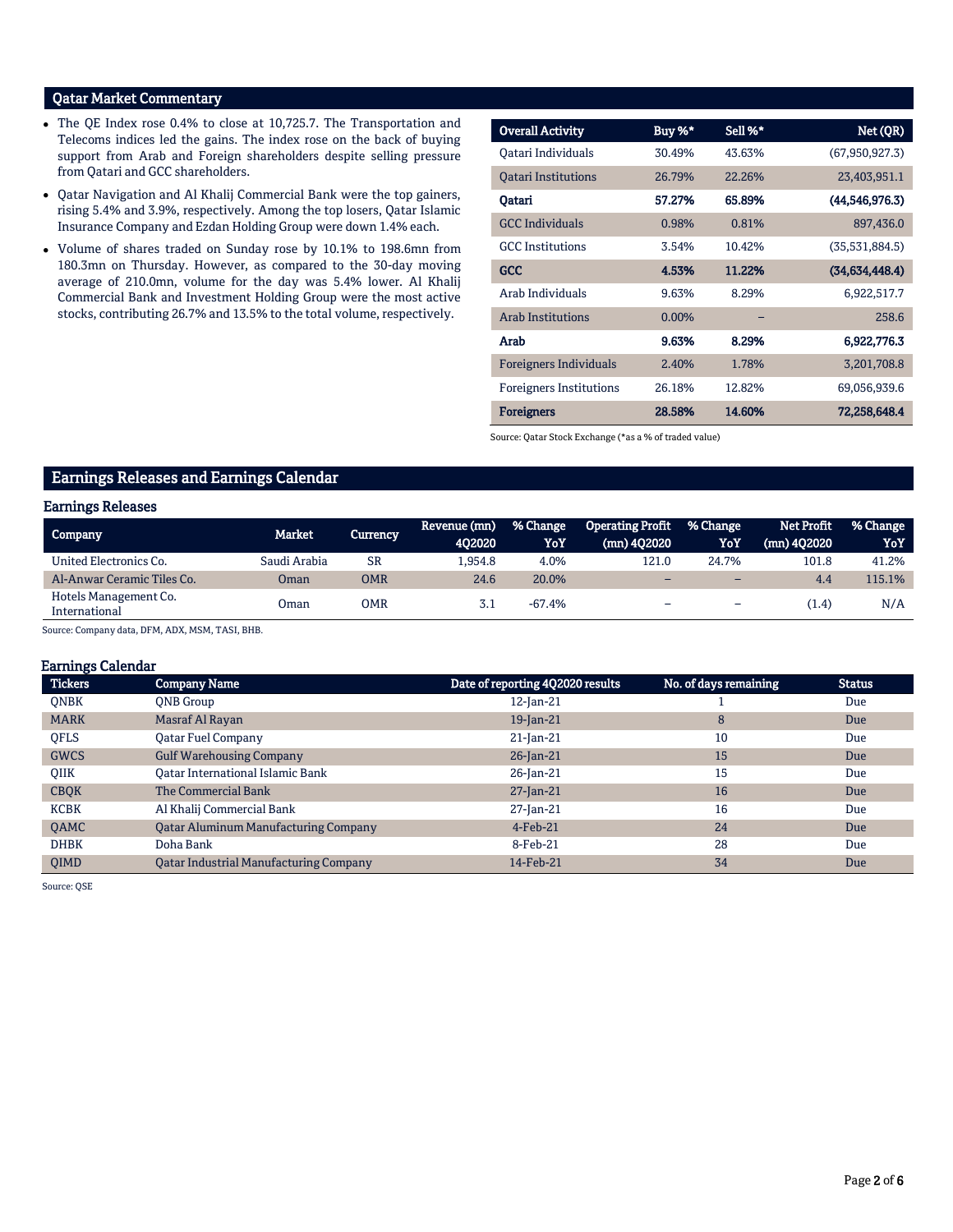# **News**

## Qatar

- GWCS to disclose its annual financial results on January 26 Gulf Warehousing Company (GWCS) will disclose its financial statement for the period ending December 31, 2020 on January 26, 2021. (QSE)
- CBQK's board of directors to meet on January 27 The Commercial Bank (CBQK) has announced that its board of directors will be holding a meeting on January 27, 2021 to discuss the financial statements for 4Q2020. (QSE)
- CBQK to holds its investors relation conference call on January 28 to discuss the financial results  $-$  The Commercial Bank (CBQK) announced that the conference call with the Investors to discuss the financial results for the annual 2020 will be held on January 28, 2021 at 11:00 am, Doha Time. (QSE)
- BNA: Bahrain to allow Qatar to use its airspace from January 11 – Bahrain will allow Qatar to use its airspace from Monday, state-run BNA has reported, citing the country's civil aviation authority. (Bloomberg)
- S&P: Qatar's credit profile to remain resilient Restoration of ties between Qatar and the four Arab countries will improve economic cooperation within the GCC region, S&P Global Ratings (S&P) has said in its latest report. S&P said, "We expect that the resolution of the boycott will support improvement in the region's broader business and investment environment. In our view, Qatar's intraregional travel, tourism, and real estate sectors will benefit most, although the impact on bilateral trade could be marginal. Trade between member states is relatively limited given the almost uniform concentration of GCC member states' exports on hydrocarbons and the lack of strong agriculture or manufacturing sectors in the region. Our Stable outlook on Qatar currently indicates our view that, despite lackluster growth prospects and still-low hydrocarbon prices, Qatar's credit profile will remain resilient, supported by its wealthy economy, and strong government and external net asset positions. That said, we believe the damage done by the three-year boycott of Qatar to the GCC's political cohesiveness, both real and perceived, is likely to remain. At this stage, we do not foresee any rating impact for Qatar (AA-/Stable/A-1+) or those countries removing the boycott, namely Saudi Arabia (A- /Stable/A-2), Bahrain (B+/Stable/B), UAE (not rated), and Egypt (B/Stable/B)," it said. Meanwhile, S&P also said that Saudi Arabia's reopening of its airspace, sea and land borders to Qatar in an effort to end a longstanding diplomatic dispute could have a positive effect on the business growth and investment returns of Qatari insurers in the medium term. "We anticipate that the restoration of ties between Qatar and Saudi Arabia, as well as with other countries that had severed relations with Qatar, including Bahrain, Egypt, and the UAE, will improve political and economic collaboration within the GCC and the wider region. That said, we do not foresee any impact on our ratings on Qatar (AA-/Stable/A-1+) or on the countries removing the boycott," S&P said. Over time, the rating agency said, Qatari insurers are likely to benefit from more regional travel, tourism, and possibly trade, which could lead to an increase in insurable risks and consequently premium income. "More foreign investment could also improve Qatari insurers' asset prices and investment returns, since most of

their investments are held in Qatar and investment income is a key contributor to their overall earnings," it said. (Qatar Tribune)

- Moody's: Gulf thaw to benefit GCC economies The reopening of land, air and sea borders between the UAE and Qatar is expected to see a surge in businesses between the two nations while the ending of a three-year standoff between Qatar and its immediate neighbors will benefit Qatar and GCC economies in the medium term, according to analysts. "The reopening of borders will allow the recommencement of cross-border trade, services and travel that has been largely in hiatus since the embargo was imposed in June 2017, the diplomatic thaw is unlikely to have immediate material credit ramifications due to the limited intra-GCC trade linkages," said Thaddeus Best an analyst at rating agency Moody's. According to Moody's, the prolonged duration of the diplomatic spat, which provided Qatar with ample time to build trade and financial ties with new partners outside the GCC in the interim and thus the short-term impact on Qatar economy will be limited. It will nevertheless have some economic benefits for tourism and trade in the region at a time when both sectors are still reeling from the coronavirus shock. Qatar's main exports to the GCC, namely piped natural gas to the UAE through the Dolphin pipeline, continued undisrupted throughout the diplomatic dispute. Abu Dhabi National Oil Company (ADNOC) and Qatar Petroleum also renewed an oilfield concession in 2018 despite the embargo. The agreement will once again allow visitors to Qatar from Saudi Arabia, Bahrain and the UAE, which accounted for almost 40% of total visitors prior to the dispute. Tourism is not a major contributor to the Qatari economy, accounting for around 9% of GDP, and the pandemic will constrain near-term upside potential, Moody's noted. "That said, over the mediumterm, the normalization of relations will allow regional football fans, especially from Saudi Arabia, to attend the 2022 FIFA World Cup. It will also allow Qatar Airways to resume flights over the rest of GCC," said Alexander Perjessy, an analyst at Moody's. (Qatar Tribune)
- Bernstein: Spot LNG to cost more than term supply for two years – Spot LNG will trade at \$8/mmbtu in 2021 and rise to \$9.50 in 2022, more than double last year's price of \$4.20, Bernstein analysts said in an emailed research note. "The tightening of LNG markets has been simply breathtaking and a sharp reminder for any commodity investors of how quickly things can change. In our view this is clearly seasonal, but there are also some structural elements to it to which cause us to believe that LNG prices could be much firmer in the next few years," the analysts said in the note. Limited supply is helping tighten the market, with only 10-15 mtpa of new supply expected over next 4 years versus 30 mtpa over past 4 years. Analysts see need for more than 240 mtpa of capacity additions. Woodside, Shell have among the highest exposure to spot LNG and will benefit from rising prices. (Bloomberg)

## International

• OPEC crude output cuts should help US shale profits in  $2021 - A$ decision by OPEC and allied countries to cut crude production through March delivered a late Christmas present for US shale firms that have slashed costs, but any rise in prices spurred by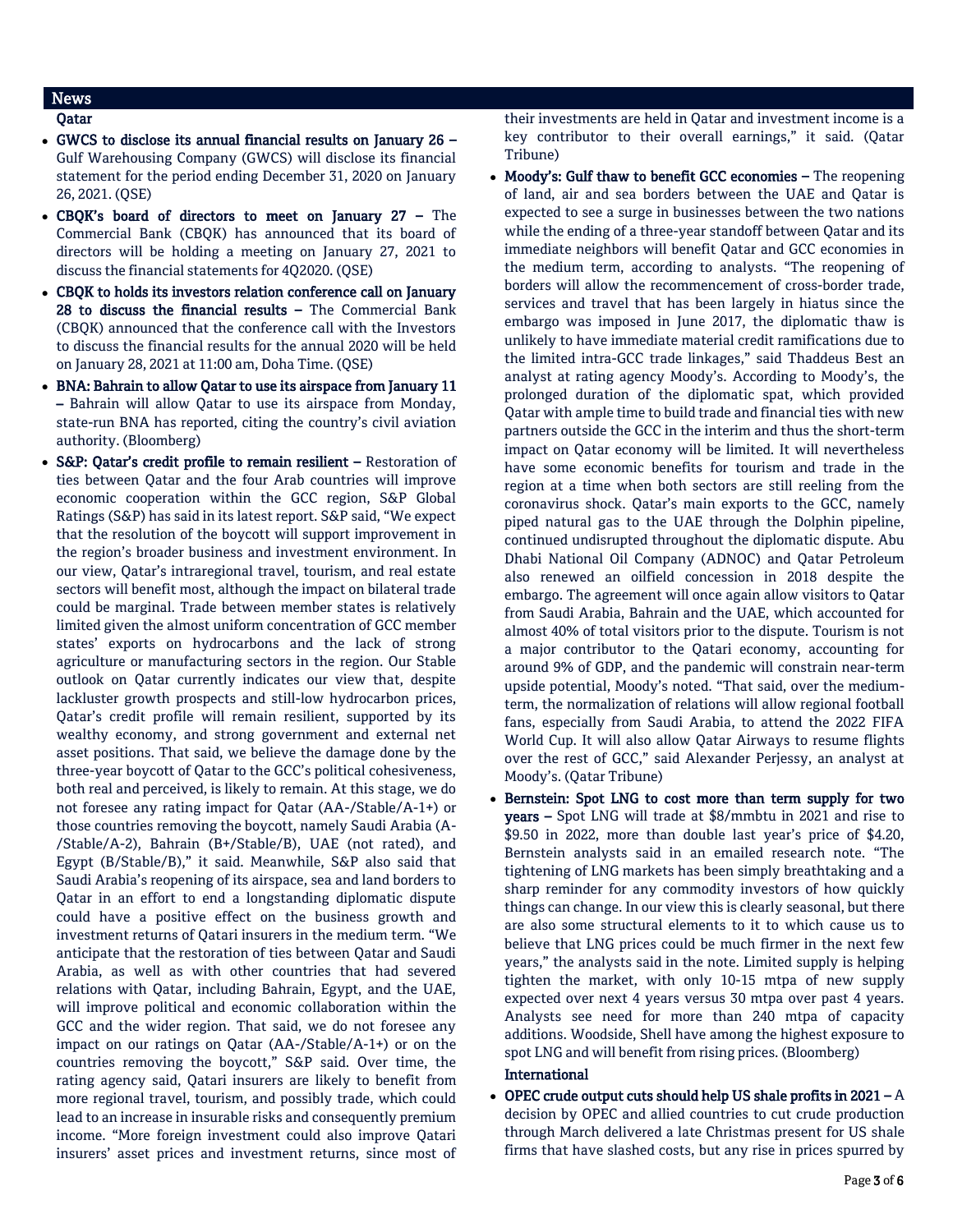the unexpected move may be just a modest stocking stuffer. US crude oil production has fallen 2mn barrels per day in the last year as low prices and demand forced shale producers to cut their losses. Investors had already been pressuring the industry to curb spending and boost returns before the pandemic hit. Shale output was quickly cut, but might return quickly if prices keep rising. On Tuesday, Saudi Arabia, the world's biggest oil exporter, said it would voluntarily reduce its production by 1mn barrels per day (bpd) in February and March, after Russia pushed to increase output, worried about US shale capitalizing on the group's cuts. Russia and Kazakhstan will increase their output, reluctant to cede market share to the US. Overall, OPEC+ had been due to restore 500,000 bpd in each of the two months. Saudi officials were concerned new increases would outpace demand during new coronavirus lockdowns. Prices for West Texas Intermediate on Friday topped \$52 per barrel, and the 12-month futures' price, which producers use to plan spending on new wells, hit \$51.37 a barrel, up from \$44.63 at the start of December. (Reuters)

- Britain's Sunak says higher interest rates could lift cost of repaying govt debt – British minister Rishi Sunak expressed concern that higher interest rates might one day jack up the cost of servicing government debt, in comments published on Sunday. Government borrowing must be held in check as record low interest rates were not fully understood, he told City AM's The City View podcast, which was reported by The Telegraph newspaper. "We should have some humility about saying what we think will happen," Sunak was quoted as saying in the report. Interest rates in Britain currently stand at a record low 0.1%. The minister said he had a duty to manage the public finances in a way that was "sustainable over time," according to the report. Sunak launched a 4.6bn Pound (\$6.2bn) support package for businesses on Tuesday to soften an expected recession caused by a surge in COVID-19 cases that has triggered a third national lockdown. He has previously announced emergency help for the economy worth 280bn Pounds, including a massive job protection scheme that will run until the end of April. (Reuters)
- China's December factory prices fall at slowest pace in ten months – China's factory gate prices fell last month at their slowest pace since February, official data showed on Monday, suggesting China's manufacturing sector continues to see a steady recovery from the COVID-19 shock. The producer price index (PPI) fell 0.4% from a year earlier, the National Bureau of Statistics said in a statement. The index was expected to fall 0.8%, according to a median forecast in a Reuters poll, after a 1.5% drop in November. The data comes as manufacturing activity in the world's second-largest economy expanded in December but at a slightly slower pace amid higher raw material costs. On a monthly basis, PPI rose 1.1% in December after increasing 0.5% in November, pointing to improving corporate profitability. Prices for raw materials fell 1.6% from a year ago, compared with a decline of 4.2% in the previous month. China's industrial sector has staged an impressive rebound from the coronavirus shock thanks to surprisingly strong exports, helping to fuel a robust economic recovery. But rising global infections - and fresh coronavirus curbs in many countries - may cloud the outlook for Chinese manufacturers. The consumer price index (CPI) rose 0.2% from a year earlier in

December, after easing 0.5% in November, the first fall since October 2009. Analysts in the Reuters poll had forecast a 0.1% rise. Food prices rose 1.2% from a year ago, compared with a decline of 2.0% in the previous month. (Reuters)

 China to continue suspending flights to and from Britain – China will continue to suspend flights to and from Britain, the country's airline regulator said on Sunday. The Civil Aviation Administration said in a notice that the new suspension will take effect on Monday. (Reuters)

## Regional

- OPEC crude output cuts should help US shale profits in  $2021 A$ decision by OPEC and allied countries to cut crude production through March delivered a late Christmas present for US shale firms that have slashed costs, but any rise in prices spurred by the unexpected move may be just a modest stocking stuffer. US crude oil production has fallen 2 million barrels per day in the last year as low prices and demand forced shale producers to cut their losses. Investors had already been pressuring the industry to curb spending and boost returns before the pandemic hit. Shale output was quickly cut but might return quickly if prices keep rising. On Tuesday, Saudi Arabia, the world's biggest oil exporter, said it would voluntarily reduce its production by 1mn bpd in February and March, after Russia pushed to increase output, worried about U.S. shale capitalizing on the group's cuts. Russia and Kazakhstan will increase their output, reluctant to cede market share to the United States. Overall, OPEC+ had been due to restore 500,000 bpd in each of the two months. Saudi officials were concerned new increases would outpace demand during new coronavirus lockdowns. (Reuters)
- Saudi cut to boost oil market de-stocking, even as demand falters - Saudi Arabia's voluntary oil production cut is expected to bring the oil market into deficit for most of 2021 even as new lockdowns to contain the spread of the coronavirus batter oil demand, analysts say. Saudi Arabia, the world's biggest oil exporter, surprised the market on January 5 with a voluntary output cuts of 1mn bpd in February and March. The move came as the OPEC+ agreed most producers would hold output steady in February and March, while allowing Russia and Kazakhstan to raise output by a modest amount. With coronavirus infections spreading rapidly, producers are wary of a new-blows to oil demand which could lead to rising inventories. "We remain in uncharted territory as the COVID-19 situation continues to evolve, but OPEC+ has so far succeeded in both putting a floor below prices and reducing volatility, which should encourage further cooperation," Barclays said. (Reuters)
- Saudi Crown Prince launches zero-carbon city in NEOM business zone – Saudi Arabia's Crown Prince unveiled plans on Sunday to build a zero-carbon city at NEOM, the first major construction project for the \$500bn flagship business zone aimed at diversifying the economy of the world's largest oil exporter. Prince Mohammed bin Salman, in a rare-televised appearance, said the city, known as "The Line", would extend over 170 kilometer (105 miles) and be able to house a million residents in "carbon-positive urban developments powered by 100% clean energy". "Why should we sacrifice nature for the sake of development?" Prince Mohammed said. "We need to transform the concept of a conventional city into that of a futuristic one." The prince later told reporters in the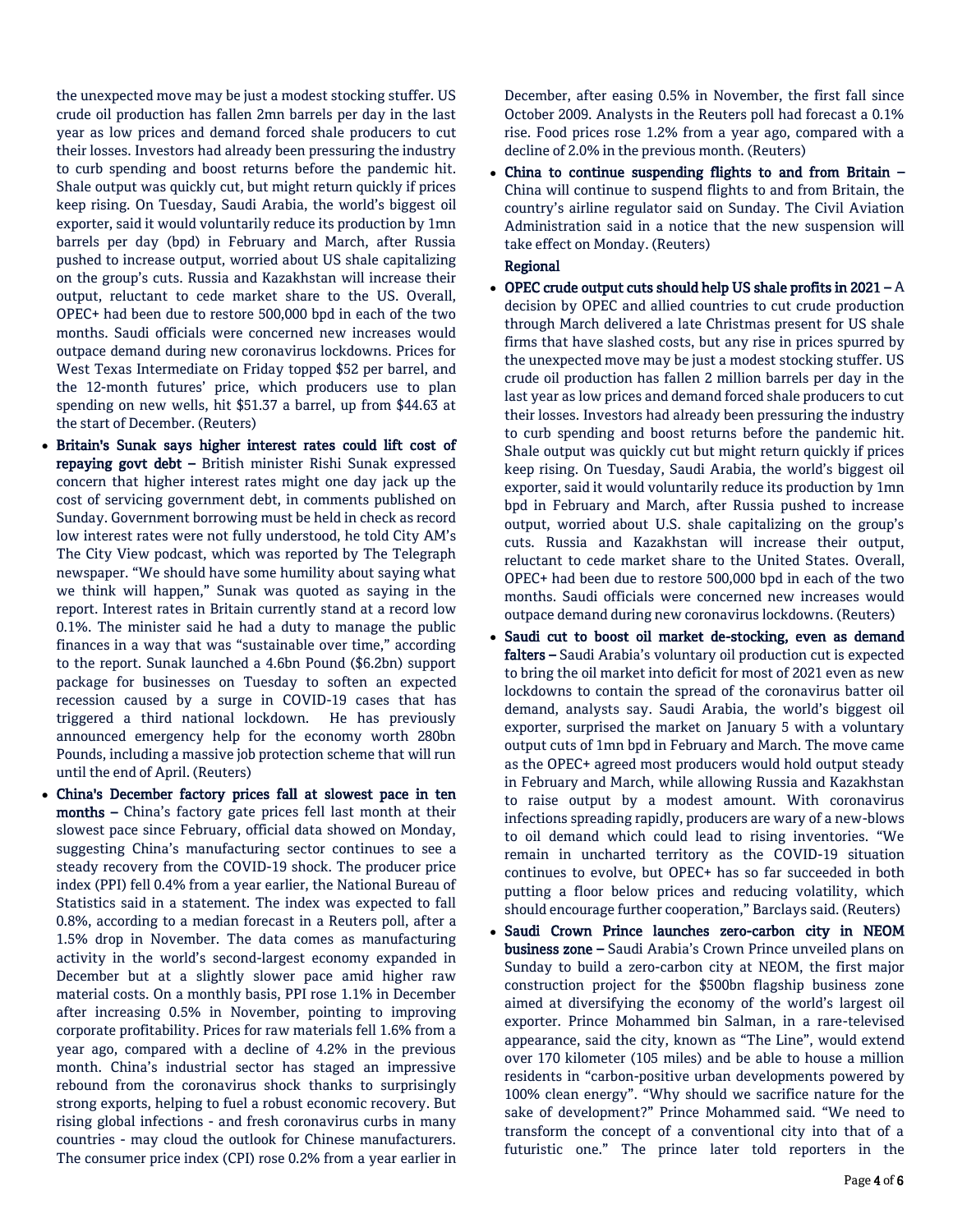northwestern city of Al Ula that the project was the conclusion of three years of preparation, adding that its infrastructure would cost \$100bn to \$200bn. "The backbone of investment in 'The Line' will come from the \$500bn support to NEOM by the Saudi government, PIF and local and global investors over 10 years," he added. (Reuters)

- Saudi dairy firm NADEC hires Bain & Co. for business review National Agricultural Development Co. (NADEC), part owned by Saudi Arabia's sovereign wealth fund, hired consulting firm Bain & Co. to review its operations. It aims to bring a "structural improvement to the company's business processes and profitability," NADEC said. It is expected to improve NADEC's profit in the range of SR40mn starting in the second quarter. (Bloomberg)
- SHUAA Capital buys out Stanford Marine's debt as part of restructuring – A consortium led by UAE financial firm SHUAA Capital has bought AED1.13bn of debt held by Stanford Marine Group (SMG) as part of its restructuring, the companies said on Sunday. Dubai-based marine services firm SMG has struggled since the collapse in oil prices in 2015, which led to a dramatic fall in chartering rates and a drying up of projects. "Since 2019, SHUAA Capital has been working with SMG's lending syndicate and their advisors to arrive at a buyout deal that met all parties' objectives. The restructuring strengthens SMG's liquidity position," SHUAA and SMG said in a joint statement. The plan has helped save more than 1,800 jobs and annual exports of close to \$20mn worth of vessels, the companies said, adding that the debt buyout has supported banks in exiting a distressed debt situation with a cash recovery. "SHUAA Capital has managed to pull off a complex restructuring program effectively giving the company a new lease of life," Elias Nassif, chief executive of SMG said. The firm's debt problems stemmed from a \$325mn Islamic loan agreed in 2015 provided by a group of banks including Noor Bank - which has since been acquired by Dubai Islamic Bank - Barwa Bank, Ajman Bank, United Arab Bank, Qatar Islamic Bank, and First Gulf Bank - now part of First Abu Dhabi Bank. (Reuters)
- Abu Dhabi raises February Murban Crude pricing after Saudi boost – Abu Dhabi raised pricing for February sales of its main crude grade after similar increases by Saudi Arabia, OPEC's largest producer. Government-owned Abu Dhabi National Oil Co. (ADNOC) set Murban crude at a premium of \$0.75 a barrel to the regional benchmark, according to a notice from the producer. That is \$0.25 more than in January. Abu Dhabi pumps almost all of the oil in OPEC member the UAE. (Bloomberg)
- UAE IPO market set for major upswing The initial public offering (IPO) market in the UAE expects to get a significant fillip in 2021 following the launch of the Nasdaq Dubai Growth Market for small and medium enterprises, market analysts said. Also driving the IPO activity surge in the UAE after a lull 2020 across the GCC will be the Dubai Expo in the second half of this year, analysts at Kamco Invest said. The number of IPOs across the GCC, both on regional and international exchanges, declined to seven issuances in 2020, from 12 issuances in 2019. Proceeds for 2020 from GCC issuers both on regional and international exchanges reached \$1.87bn from \$29.04bn in 2019. Analysts said the Nasdaq Dubai Growth Market, a new market under the umbrella of Nasdaq Dubai launched in

October 2020, is a landmark initiative seeking to help young businesses and SMEs achieve the next phase of their expansion by raising capital through an IPO. The Growth Market is set to play a key role in the future of capital-raising and the channeling of investment to enterprising companies to enable them to succeed during all phases of the business cycle supported by their Dubai listing, according to market experts. "In terms of sectors, issuances of newer consumer linked businesses, and asset light models that focus on digitization, technology disruption and healthcare that gained market share in 2020 from the impact of Covid-19, could continue to warrant higher valuations. Nevertheless, higher activity in 2021 would still depend on secondary market performance and volatility, the unwinding of the impact of COVID -19 including the effectiveness of the vaccine, and global geopolitics," analysts at Kamco said. (Zawya)

- NBK: GCC dispute end is a 'positive' development for region The end of the GCC dispute is a "positive" development for the region; National Bank of Kuwait (NBK) said and noted the "economic impact of this reconciliation could be limited" but still would translate into more trade and people's movement across borders. After three and a half years of severed relations, a reconciliation between Qatar and its neighbors was agreed in the recent GCC summit in Saudi Arabia, NBK said. In its 'Weekly Economic and Markets Review', NBK said GCC stocks tracked their global peers higher, lifted by surging oil prices following Saudi Arabia's decision to cut its oil production. Sentiment was also helped by the Saudi-Qatar reconciliation, ending a three-year rift. (Gulf-Times.com)
- Bahrain airport's new passenger terminal to open January 28 A new passenger terminal at Bahrain International Airport will begin operations on January 28, the country's crown prince and Prime Minister said on Sunday. The expansion project, part of the country's Vision 2030 economic program, had been set to open in early 2020. The new terminal can handle 14mn passengers a year, a statement on state news agency BNA said. (Reuters)